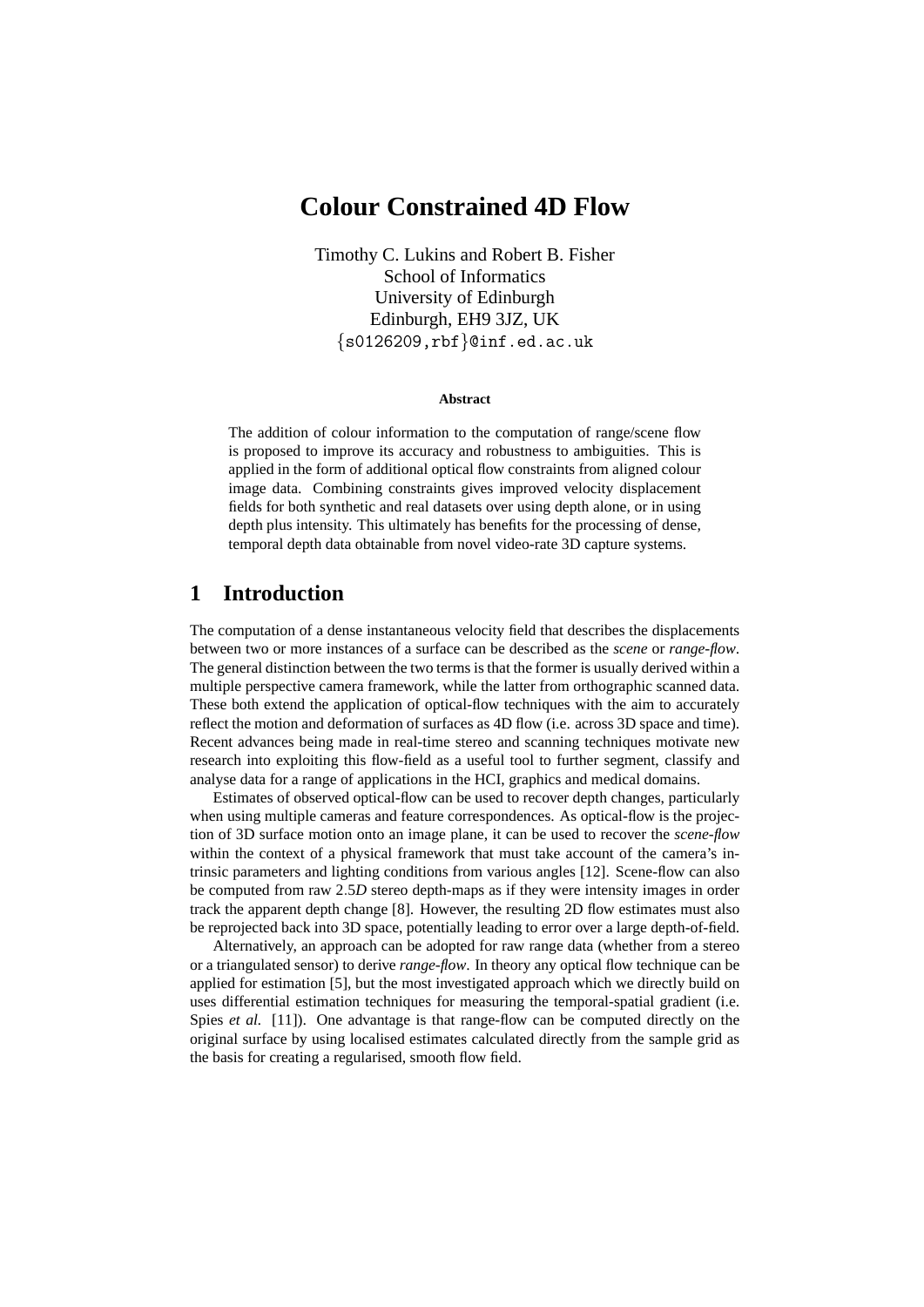Both scene and range-flow are fundamentally similar in that they seek to capture the 4D motion and deformation of a surface. An advantage in using the regularly sampled depth information (e.g. from laser-stripe scanners and dense stereo capture) is that it is often accompanied by aligned intensity or colour information, which may not have been directly utilised in the initial 3D capture. This extra information can further constrain and thereby improve the accuracy, reduce aperture ambiguities, and increase density in the flow estimates - as shown in the case of incorporating intensity [10]. Research in further constraining optical-flow techniques has also investigated the use of texture [2] and colour [1]. Relatively little work has applied these potential sources to range data despite their obvious presence in vision, and in applying the benefits to 4D flow.

The use of colour in particular is proposed on the basis that the information contained within additional colour channels is more representative of the actual surface properties of the objects in question [6]. When considering that intensity depends on more global assumptions about illumination and reflectance, then surface invariant colour characteristics have obvious benefits in resolving certain types of localised motion ambiguity. This is particularly the case in observing non-rigid deformation where attempting to track motion on the surface (even with accurate stereo correspondence) becomes an issue. Recent quantitative assessment of standard optical flow techniques modified to include colour have shown some some improvement over simply adding gray-scale intensity [3]. That work has also illustrated the issues in deciding which channels to select and how to adjust the weightings between them.

**Thus, there has been research in adding colour to optical-flow [1, 3], and in adding intensity to range-flow [10], yet no work that directly adds colour to 4Dflow estimation. We propose below a generalised approach to incorporating multiple aligned channels based on a simple Least Squares range-flow framework, and show that adding colour can give better accuracy and reduced aperture ambiguity.**

### **2 Calculating Colour Constrained 4D Flow**

#### **2.1 Isolating Channels**

In our formulation we extend the original work of [10] which considers the varying depth of an orthographically captured surface  $(X, Y, Z)$  as a function of time *t*, locally constraining a *range flow* field in 3D  $\vec{f} = [U, V, W]^\top$  by:

$$
Z_X U + Z_Y V + W + Z_T = 0 \tag{1}
$$

where subscripts indicate partial derivatives for the simultaneous change in depth *Z* with respect to local position in (*X*,*Y*,*T*). Similarly, since we also possess aligned intensity and colour channels, we can generalise the constraint provided by a *channel C* for observed 3D/2D flow by:

$$
C_XU + C_YV + C_ZW + C_T = 0 \tag{2}
$$

where  $C_Z = 0$  for colour and intensity channels, and  $C_Z = 1$  for range channels in the case of a sensor aligned orthographic projection. Adding these additional constraints can help resolve the *aperture problem* common to optical and range flow, where the normal velocity can be recovered but not the tangential velocity. This can occur for example in the 2D case of a line, and in the 3D case of a fold-edge, for which there is not enough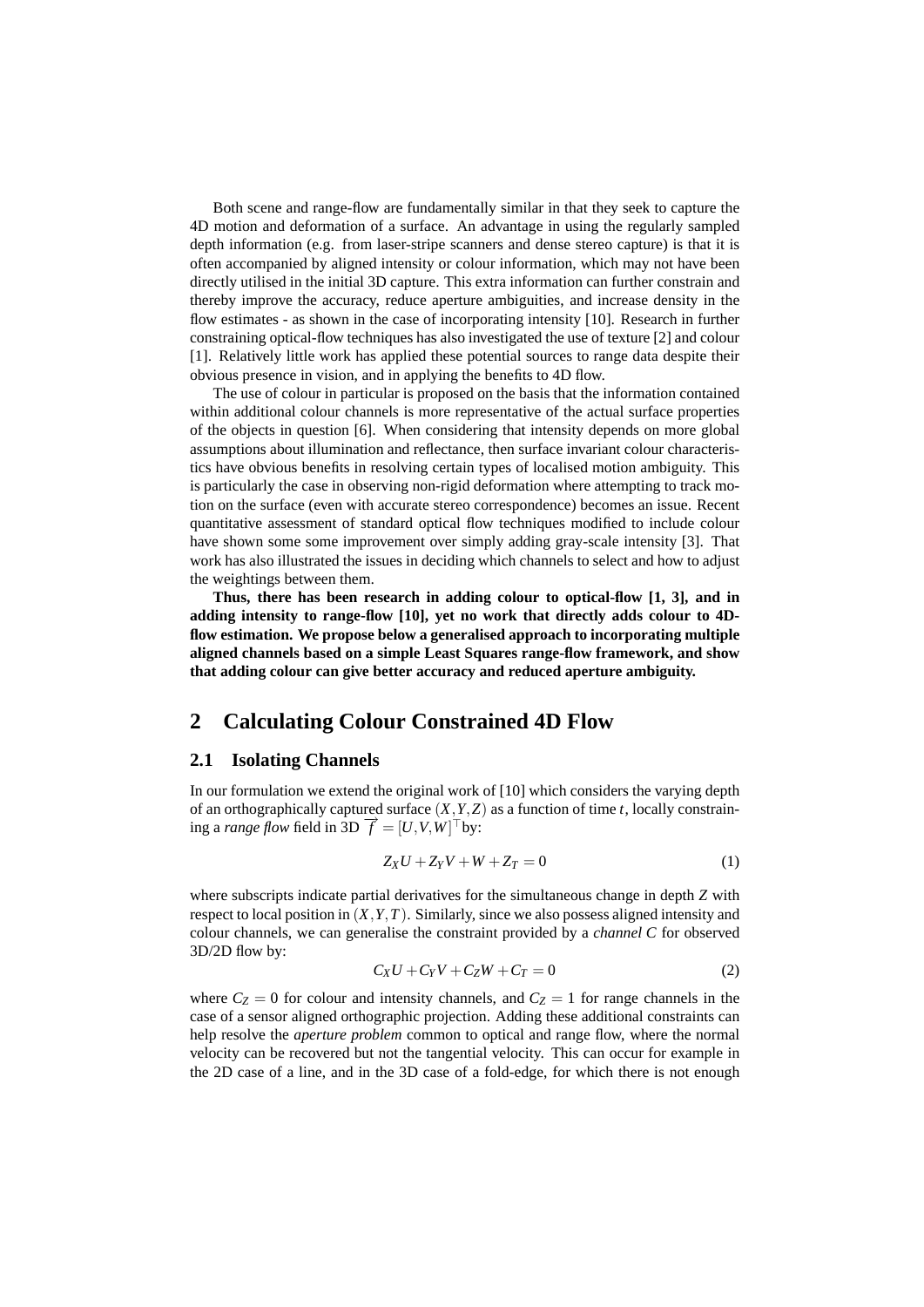localised information to resolve motion along the direction of that line or edge. In combining multiple estimates from separate unrelated channels (e.g. range and colour) we anticipate fewer aperture problems due to the combined constraints serving to cancel out such ambiguities. This would lead to an improvement in the overall accuracy.

In integrating colour it is necessary to consider how it can be represented and converted, as defined by CIE standards. In particular, we are interested in isolating the *luminance* component (i.e. brightness, value, intensity) in order to identify the *chromatic* components. Given that our initial input is normal 3-channel *RGB*, one alternative colour space removes the effects of brightness via *normalised RGB* values as:

$$
NRGB = \left[\frac{R}{R+G+B}, \frac{G}{R+G+B}, \frac{B}{R+G+B}\right].
$$
\n(3)

We are furthermore interested in the conversion of raw *RGB* to the more useful and accurate device-independent colour space: CIE *LAB*. This is a non-linear transform to a spherical colour-space that directly isolates intensity (*L*) from red-green (*A*) and blue $y$ ellow  $(B)$  axes. From this it is further possible to convert the space to polar-coordinates, giving the *LCH* representation for chroma  $(C)$  and hue  $(H)$  as:

$$
H = \arctan(\frac{A}{B}).\tag{4}
$$

Altogether we compare 6 methods of combining additional channel information: depth by itself (Z), depth plus raw colour (ZRGB), depth and CIE LAB (ZLAB), depth plus only luminance/intensity (ZI), depth plus three-channel brightness invariant colour (ZNRGB), and depth plus one-channel hue (ZH). For simplicity, we do not consider more devicedependent oriented colour-spaces such as CMYK, YIQ, and YUV (despite being often faster to compute, they are specifically tuned to printing and display requirements).

#### **2.2 Combining Constraints**

As with optical-flow algorithms, we wish to locally estimate the motion by solving for  $\vec{f} = [U, V, W]^\top$ . To achieve this further assumptions must be made. One is to assume nearby velocities are equivalent in relative direction and magnitude, and thus use a *Least Squares* minimisation to integrate the velocities into full flow estimates. Here we assume orthographic equally spaced data, but the technique can be adopted for other cases.

Fundamental to our approach is the way in which the individual channels must be combined via a scaling value  $β$ . Spies *et al.* [10] calculate a single weighting on the basis of the averages in intensity and depth gradient magnitudes (using a representative training data set, but often only setting the value uniformly to 1.0). They also suggest the possibility of adding multiple channels constraints by simply summing all contributions. We instead desire a more robust and invariant estimation of the contribution by many different channel to the combined estimate.

We do this firstly since we cannot assume that any two channels are in any way related to the same underlying process or sensor capabilities, and so cannot be compared directly in terms of their scale or distributions. Thus, as described in [11] we scale the other channels to have the same mean and variance at the depth data. This enables us to overcome the initial discrepancies in sensor ranges and readings.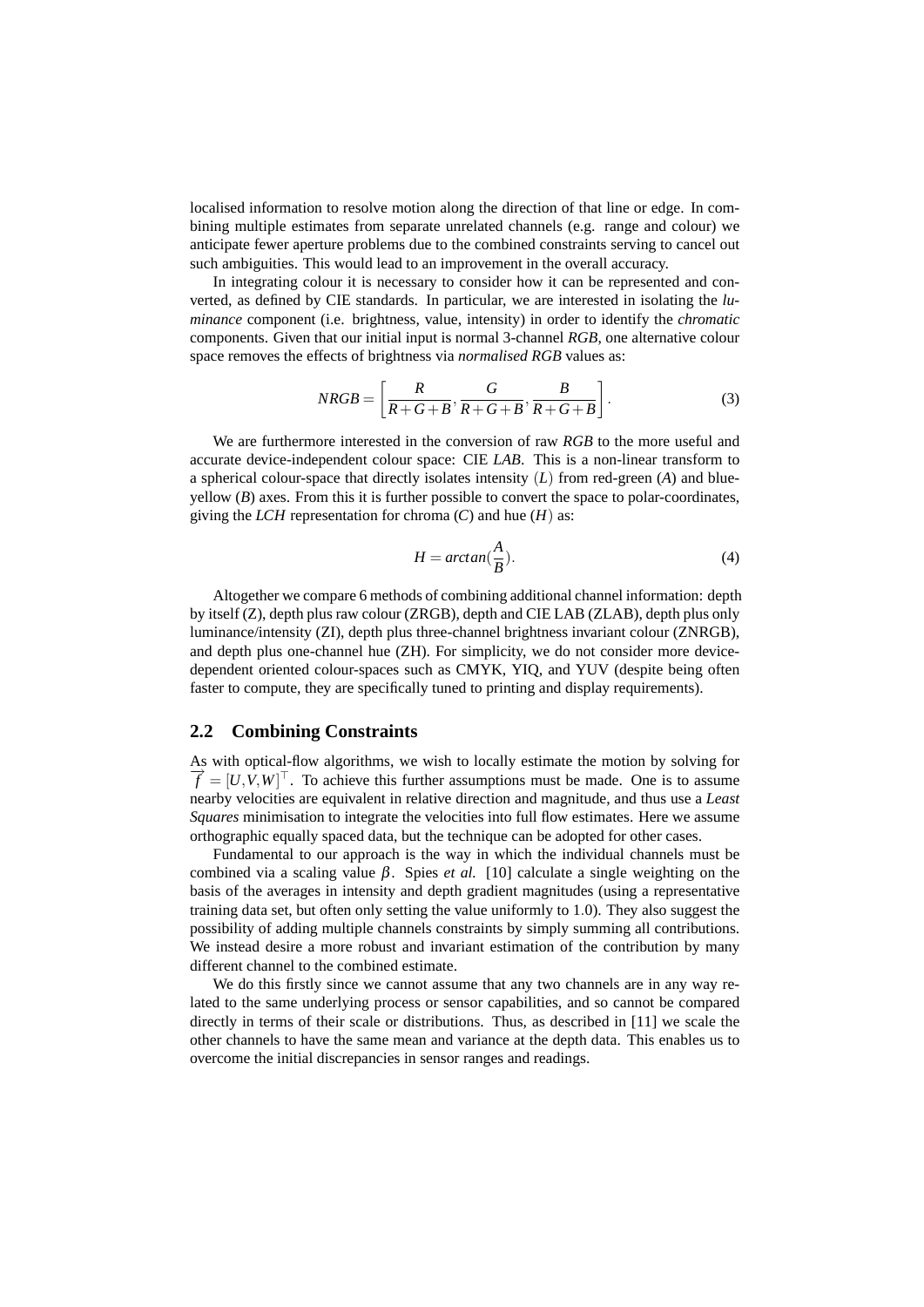Secondly, we wish to give precedence to channels that are more reliable over those that are worse affected by noise and by aperture ambiguity. A Lucas and Kanade [7, 5, 11] based Least Squares approach can incorporate weighting when constructing a system of linear equations to solve  $\overrightarrow{f}$  for a local neighbourhood of size *N* pixels, over *M* channels:

$$
\left[\begin{array}{ccc} \sum_{e=1}^{M} \beta_e C_{X_1} & \sum_{e=1}^{M} \beta_e C_{Y_1} & 1\\ \vdots & \vdots & \vdots\\ \sum_{e=1}^{M} \beta_e C_{X_N} & \sum_{e=1}^{M} \beta_e C_{Y_N} & 1 \end{array}\right] \overrightarrow{f} = \begin{array}{ccc} -\sum_{e=1}^{M} \beta_e C_{T_1} \\ \vdots & \vdots\\ -\sum_{e=1}^{M} \beta_e C_{T_N} \end{array}\right]. \tag{5}
$$

In this way we are simply seeking to weight and combine the information provided by all the channels within the same framework, as dictated by their  $\beta$  values. Each individual channel's coefficient matrix for the local planar 2D neighbourhood:

$$
\left[\begin{array}{cc} (\Sigma C_X^2) & (\Sigma C_X C_Y) \\ (\Sigma C_X C_Y) & (\Sigma C_Y^2) \end{array}\right] \tag{6}
$$

can be constructed and assessed for its reliability ρ as the *reciprocal of the condition number* derived from the ratio of its maximum to minimum eigenvalues:

$$
\rho = \frac{1}{\lambda_{\text{max}}/\lambda_{\text{min}}}.\tag{7}
$$

This represents the numerical stability of that channel's contribution to the Least Squares calculation. The beta value then expresses this contribution as a weighting for each channel in the neighbourhood over the summation of all other channel reliabilities:

$$
\beta_e = \frac{\rho_e}{\sum \rho}.
$$
\n(8)

If the summation  $\sum \rho$  is not greater than a threshold level  $\theta$ , we can reject outright the estimation for this neighbourhood as ill-conditioned.

#### **2.3 Deriving Flow**

To numerically generate a flow estimate for each uniformly spaced pixel of the aligned input channels we construct the respective matrices *A*,*B* as defined above. We use robust balanced Simoncelli filters [9] for derivative estimation which have been shown to provide the best results by employing two stage low pass (noise reduction) and high pass (differentiate) 5-tap filters. These are applied as convolutions across the appropriate dimensions respectively for each channels  $C_X$ ,  $C_Y$  and  $C_T$ . For example, to calculate  $C_X$  we first convolve across the *T* dimension using the smoothing kernel [0.036,0.249,0.431,0.249,0.036], followed by similar smoothing across the *Y* dimension, before finally convolving the differentiation kernel [−0.108,−0.283,0.0,0.283,0.108] across the *X* dimension.

For Least Squares, the flow estimate can then be computed from these combined derivatives by the pseudo inverse of equation 5:

$$
\overrightarrow{f} = (A^{\top}W^2A)^{-1}A^{\top}WB \tag{9}
$$

where the *W* component expresses a weighting matrix over the neighbourhood *N* drawn from a zero mean 2D Gaussian. We also use a threshold of  $\theta = 0.5$  to reject estimation.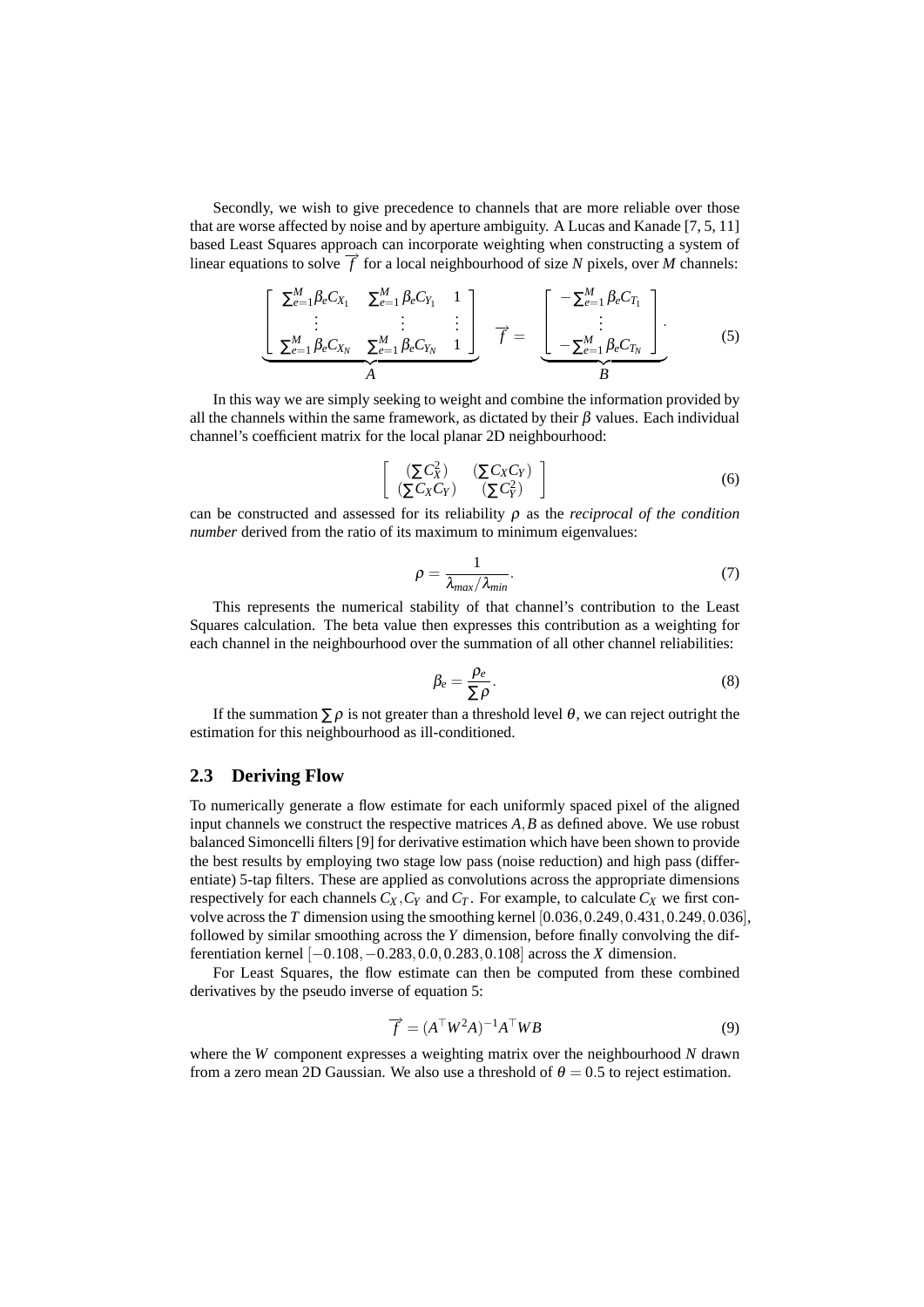### **3 Experiments**

#### **3.1 Synthetic Data**

To quantitatively test the benefits of additional constraint channels we assess their accuracy in predicting the known rigid displacement of a surface. The two orthogonal synthetic data-sets we rely on are a sloped plane ("slope") and a sinusoidal plaid pattern ("splaid"), each of a sampling size  $100 \times 100$  as shown in figure 1.



Figure 1: Synthetic slope and splaid data-sets with depth and RGB colour.

The splaid surface is generated over the functional space of  $2\pi \times 2\pi$  for a frequency of 3 (that is, repeated every 32 pixels). Of critical importance to these experiments is that the colour and depth values are generated over the same functional space, such that the observed displacement in depth must match exactly the motion of colour values on the surface. We also seek to create a varied pattern that contains different aperture ambiguities when represented in various colour channels, generated again by a interwoven combination of sine waves - as seen in figure 2. Noise can also then be added by a random amount drawn from a Gaussian distribution of standard deviation  $\sigma$  separately to each input channel (representing the deficiencies in sensor capabilities).



Figure 2: Colour data in RGB, Intensity, Normalised RGB, LAB, and Hue.

To assess accuracy we use the standard [4] measurements of the relative *magnitude error*  $(E_m)$  as a percentage, and *angular error*  $(E_a)$  in degrees between estimate  $f_{est}$  and known correct displacement *fcor* as:

$$
E_m = \frac{|\|f_{est}\| - \|f_{cor}\||}{\|f_{cor}\|} \times 100, \qquad E_a = \arccos(\frac{f_{cor}}{\|f_{cor}\|} \cdot \frac{f_{est}}{\|f_{csr}\|}).
$$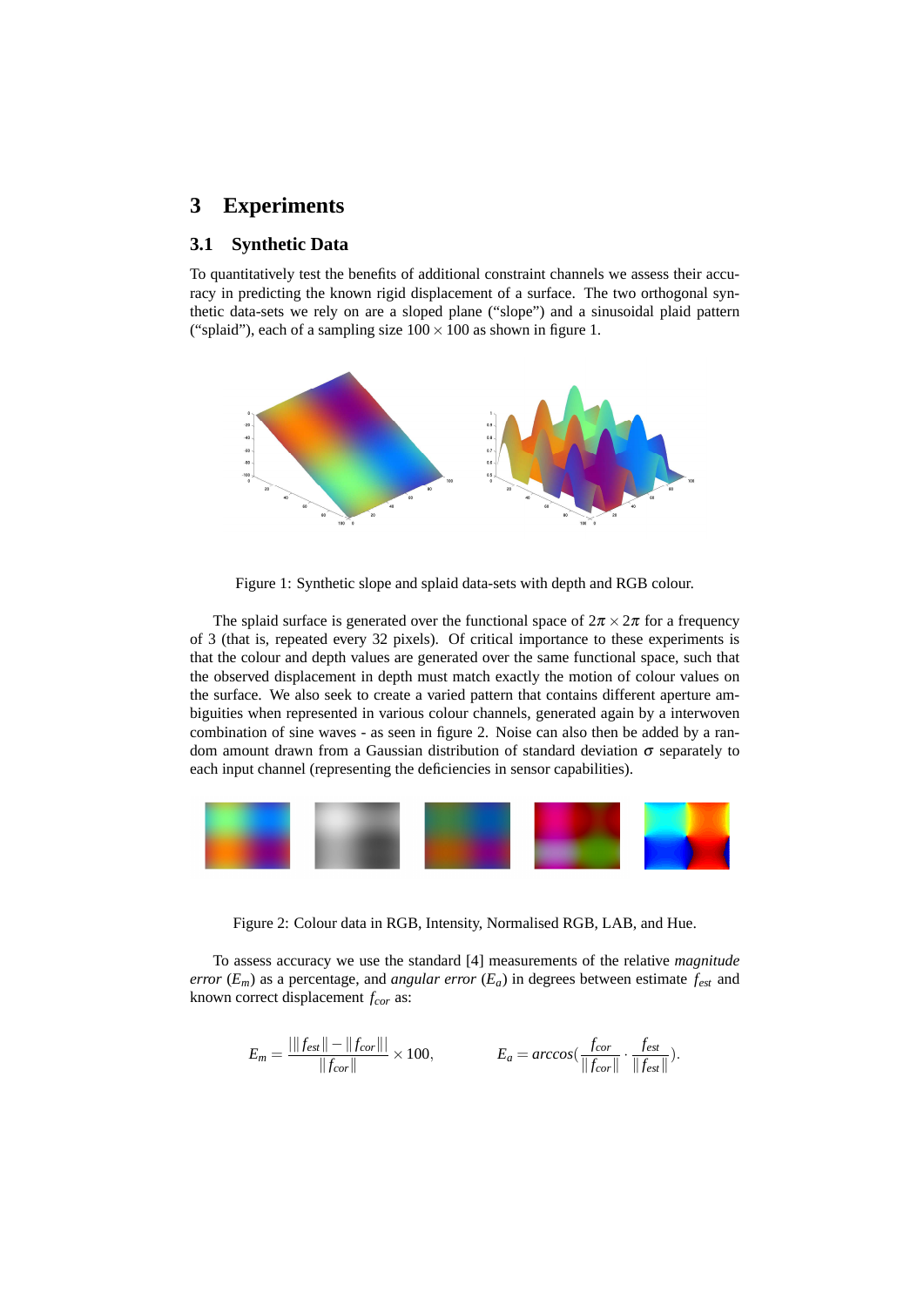

Figure 3:  $E_a$  and  $E_m$  for translation ( $1 \leq T_X \leq 10$ ) of the slope dataset.

Using these, we take the mean error over all the estimated flow vectors, and observe the effects of 1D translation ( $1 \leq T_X \leq 10$ ) of the slope dataset as shown in figure 3 where 1*pixel* ≈ 1*unit*. These show a complete failure to derive an estimate based on Z alone due to the aperture ambiguity of the slope creating an ill-conditioned solution that is rejected. However, combining additional information from the other channels allows this to be resolved. These estimates progressively worsen as the plane translates further across *X*, yet the RGB and NRGB solutions consistently provide the overall best results. The addition of LAB also provides a relatively robust solution, while the addition of H erratically affects the estimation due to its polar representation of colour which can result in sudden transitions in spatial gradients.

The effects of a more complex uniform translation in 3D ( $1 \le T_X, T_Y, T_Z \le 10$ ) for the surface of the splaid dataset are shown in figure 4. Here the Z channel has enough local information from the surface to make a good estimate and perform well for estimation of smaller translations (especially in angle). Interestingly, the combined use of RGB and NRGB has little improvement as they have an overall lower reliability than the Z estimate. However, the addition of LAB colour provides the most robust correction for larger translations due to the *A* and *B* channels having a relatively higher reliability.



Figure 4:  $E_a$  and  $E_m$  for translation ( $1 \leq T_X, T_Y, T_Z \leq 10$ ) of the splaid dataset.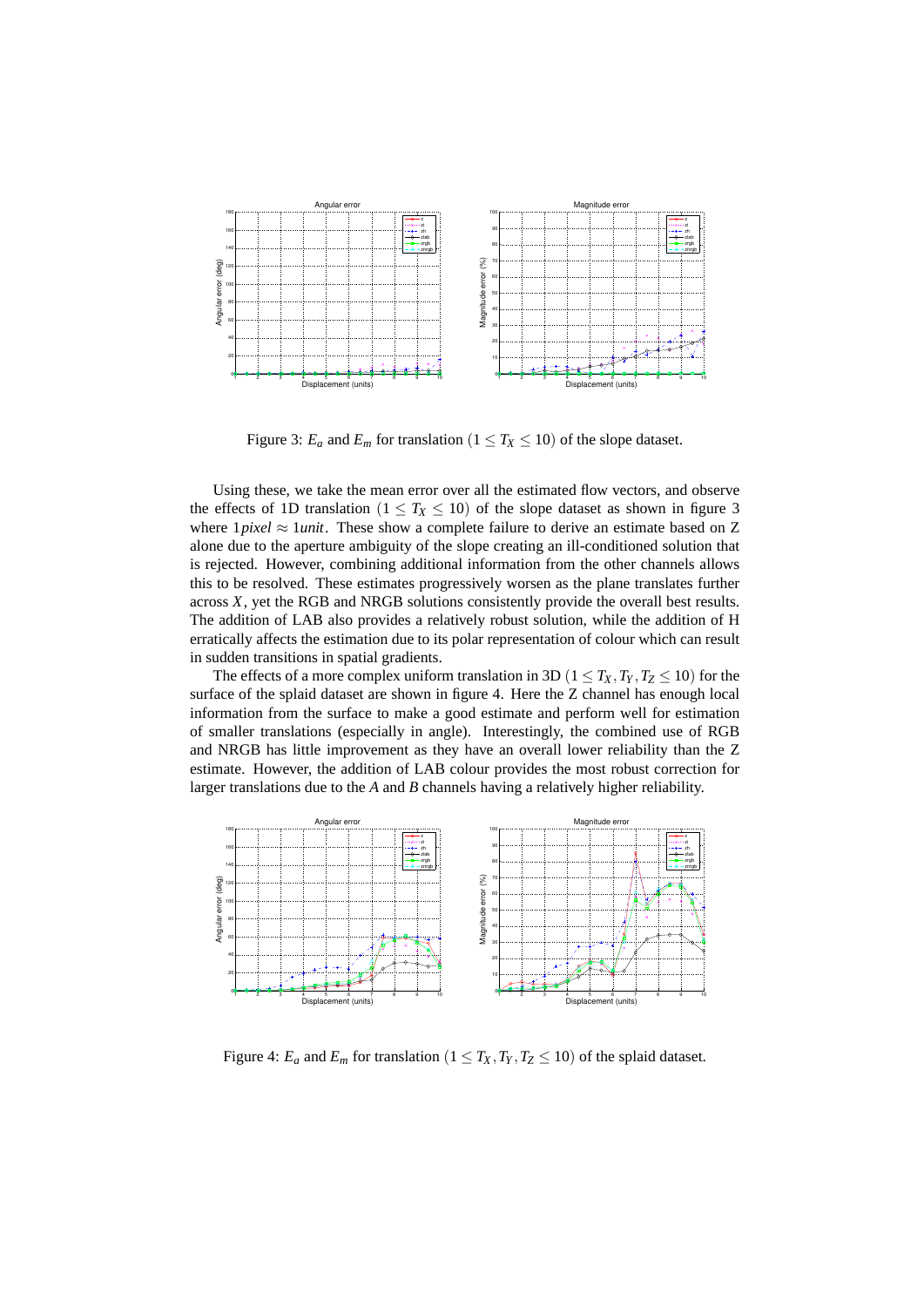The addition of varying levels of noise to the slope dataset produce consistently inferior results for NRGB and RGB as shown in figure 5 for the magnitude error of the slope dataset (again translating only in X). The combined Intensity and LAB perform better in this experiment due to the noise smoothing that occurs when combining separate channel RGB input data. If the intensity channel were from a true intensity sensor, the effective noise level would be higher and thus results would be worse.



Figure 5:  $E_m$ for noise  $\sigma = 0.001$  (left) and  $\sigma = 0.01$  (right).

#### **3.2 Real Data**

As a more qualitative assessment of the accuracy of the colour enhancement, we present work on using 4D scene flow to look at the motion for an expression occurring on the human face. A stereo capture rig constructed of two cameras was calibrated and used in burst mode to capture a sequence of a subject making a "surprised" expression at 2.5 frames per second (each pixel  $\approx 2mm^2$ ). Dense stereo data was recovered from each of the two simultaneous images via stereo photogrammetry, and transformed back to the coordinate frame of the original left image for aligned colour data - shown in figure 6. For computation, and to avoid aliasing, we reduce the sampling resolution to  $80 \times 120$ .



Figure 6: Real data "surprise" sequence frames.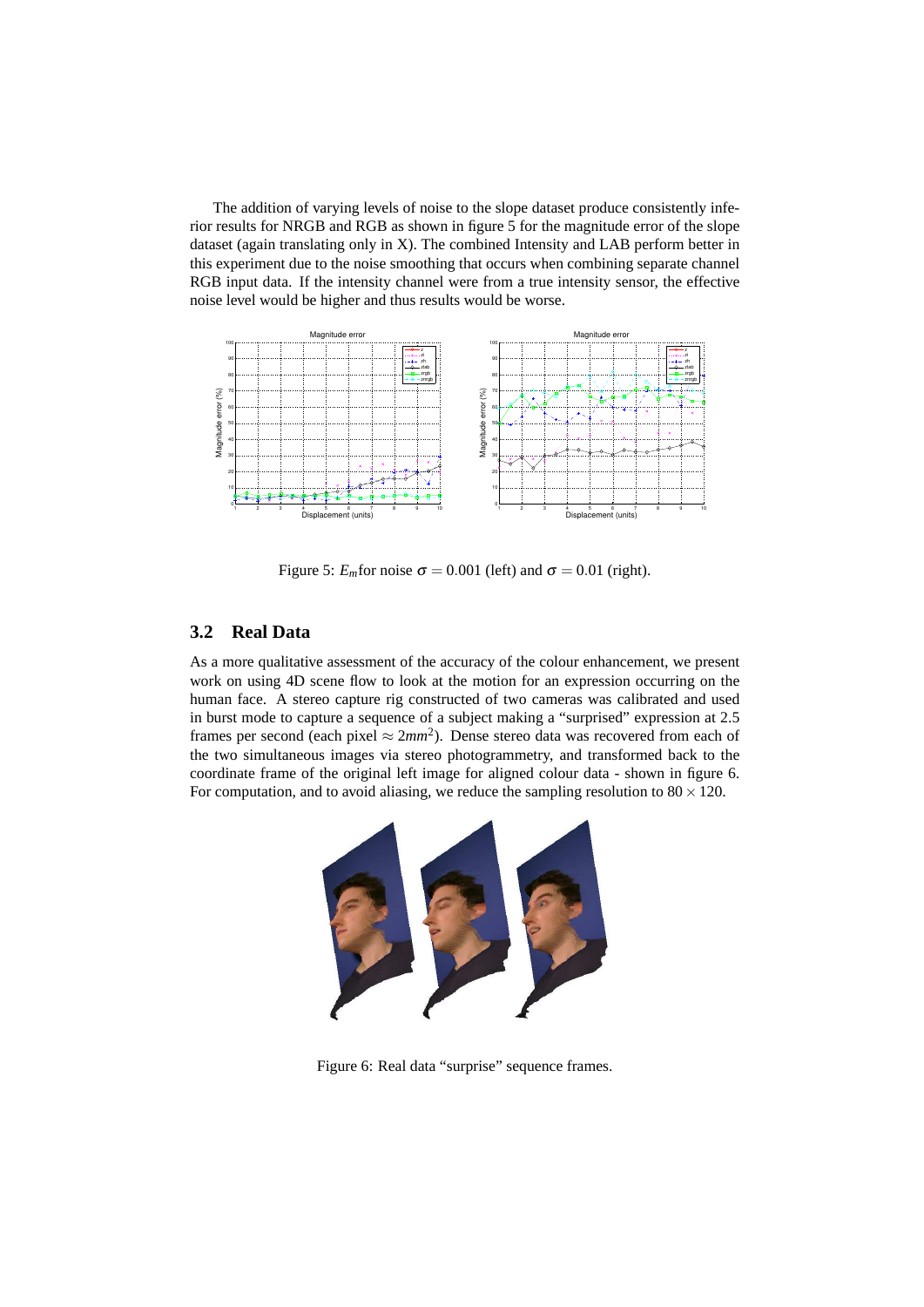Using our Least Squares approach we derive a range flow estimate between successive frames of data, incorporating additional channels as shown in figure 7.



Figure 7: Angle (top) with  $0^{\circ} = down = red$ , and magnitude (bottom) estimates over subsequent frames for Z, ZI, ZH, ZLAB, ZNRGB, and ZRGB (left to right).

As can be seen, the additional channels immediately lead to an improved density estimation compared to the Z channel alone. However, this can vary considerably due to the large amounts of noise, and can in consequence predict too much planar displacement. Overall, the ZLAB solution appears to capture best the motion of the eyes and jaw. This is confirmed by comparing the Sum Squared Differences (SSD) between the actual surface displacement in the two original frames of depth data, and the predicted displacement of the range-flow (i.e. warping the previous frame) shown in table 1.

| Channels: |                                                                             | ZLAB | ZNRGB | ZRGP |
|-----------|-----------------------------------------------------------------------------|------|-------|------|
| SSD       | $0.110679$   $0.111088$   $0.111171$   $0.112795$   $0.109312$   $0.117954$ |      |       |      |

Table 1: Sum Square Difference between warped and actual surfaces.

# **4 Conclusion**

The addition of colour (or intensity) constraints within the range-flow calculation can be shown to improve the estimation and resulting flow, as opposed to using depth alone, by reducing aperture errors. In particular, the combined use of raw RGB channels can generally reduce error further than simply combining with Intensity. The use of more compact colour representations do in general provide help in resolving ambiguities, and can prove robust in the presence of greater levels of noise. More channels also lead to greater density of estimation.

We plan to use the increased accuracy offered by these extensions for the possibility of analysing data obtainable from the next generation of video-rate 3D capture systems.